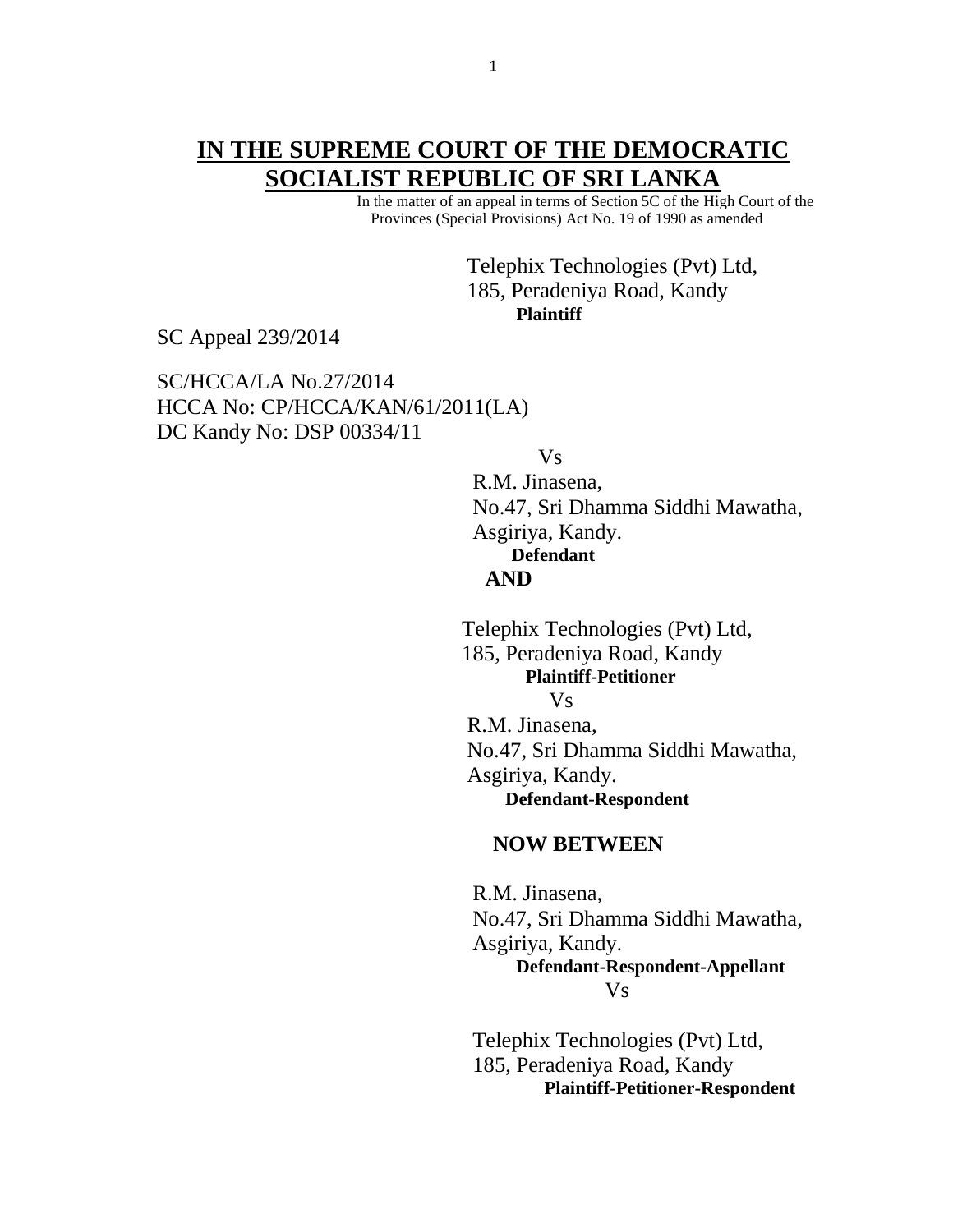- Before : Eva Wanasundera PC J Buwaneka Aluwihare PC J Sisira J De Abrew J
- Counsel : Amarasiri Panditharatne for the Defendant-Respondent-Appellant Nuwan Bopage for the Plaintiff-Petitioner-Respondent

Argued on : 2.2.2016

Written Submissions

tendered on : By the Defendant-Respondent-Appellant on 16.1.2015 By the Plaintiff-Petitioner-Respondent on 16.3.2015

Decided on : 31.3.2016

## **Sisira J De Abrew J.**

Plaintiff-Petitioner-Respondent (hereinafter referred to as the Plaintiff-Respondent) instituted action in the District Court of Kandy against the Defendant-Respondent-Appellant (hereinafter referred to as the Defendant-Appellant) seeking inter alia the following reliefs:

- 1. For a declaration that the Plaintiff-Respondent is entitled to a right of servitude of light and air for its building.
- 2. For an interim injunction and permanent injunction preventing him (the Defendant-Appellant) from obstructing servitude of light and air for the building of the Plaintiff-Respondent and from constructing a building on the South-Western boundary of the land in the 1<sup>st</sup> schedule to the plaint.

The learned District Judge by his order dated 2.11.2011, refused to issue an interim injunction prayed for by the Plaintiff-Respondent. Being aggrieved by the said order of the learned District Judge, the Plaintiff-Respondent appealed to the Civil Appellate High Court and the said High Court by its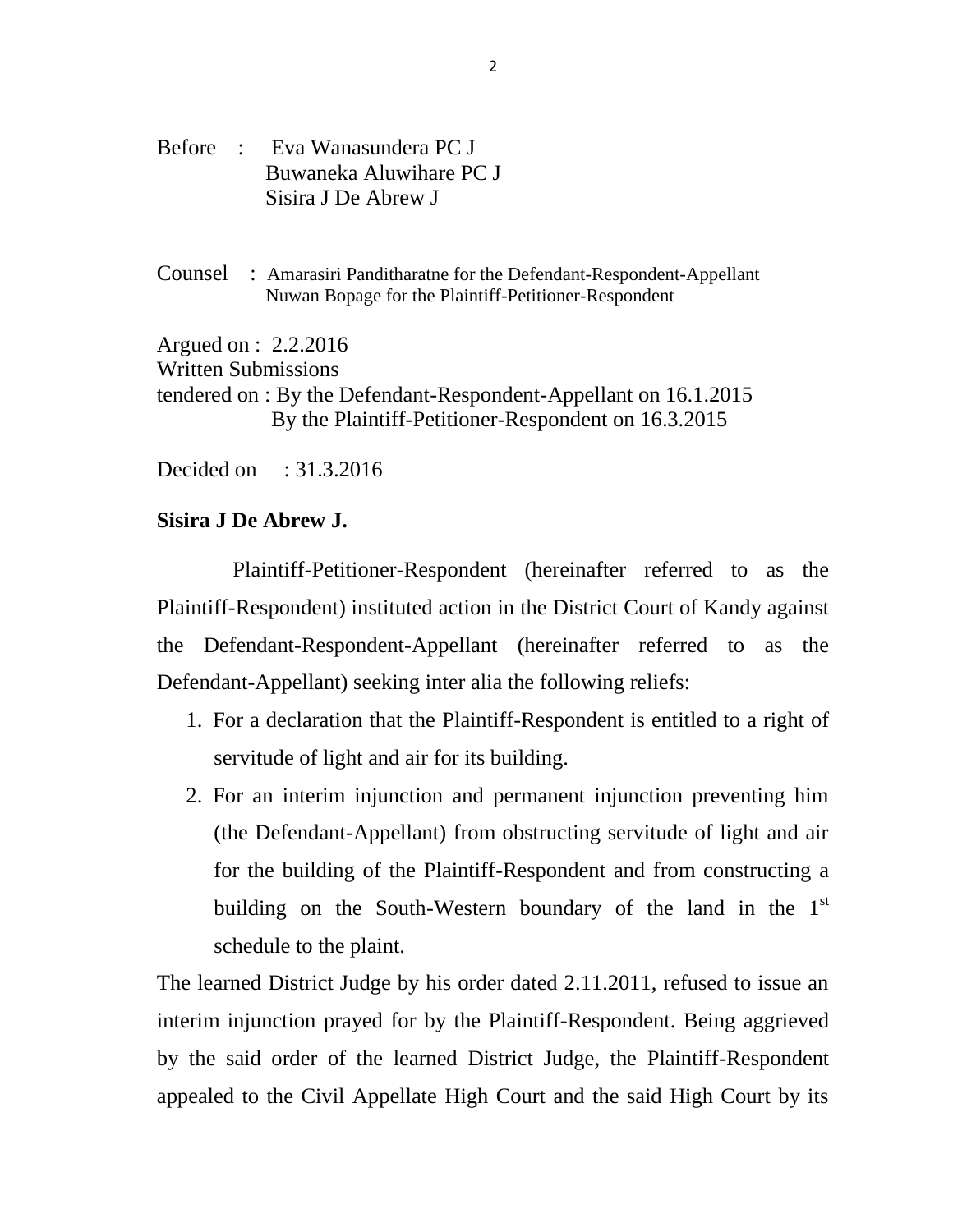order dated 10.12.2013 set aside the order of the learned District Judge and directed the learned District Judge to issue an interim injunction. Being aggrieved by the said judgment of the Civil Appellate High Court the Defendant-Appellant has appealed to this court. This court by its order dated 4.12.2014, granted leave to appeal on the questions of law set out in paragraph 6(i) to (iv) of the petition dated 16.1.2014 which are set out below.

- 1. Did the Provincial High Court of Civil Appeals err in law in holding that the Respondent (the Plaintiff-Respondent) has set out a prima facie case since it had enjoyed servitude of light and air without any obstacle?
- 2. Did the Provincial High Court of Civil Appeals err in law in holding that there is a triable issue before the District Court *i.e* whether the enjoyment of light and air by the Plaintiff-Respondent has been obstructed by the Defendant-Appellant?
- 3. Has the Provincial High Court of Civil Appeals fallen into grave error of law by recognizing a servitude of light and air *i.e. ne luminibus officiator* where such servitude has been derecognized under our law and as such no legally enforceable right has been obstructed by the Defendant-Appellant?
- 4. Did the Provincial High Court of Civil Appeals err in law in considering the irrelevances namely, whether the permit issued to the Defendant-Appellant to construct on his land has been lapsed or not when it is manifestly clear that the said permit to construct has been renewed or extended?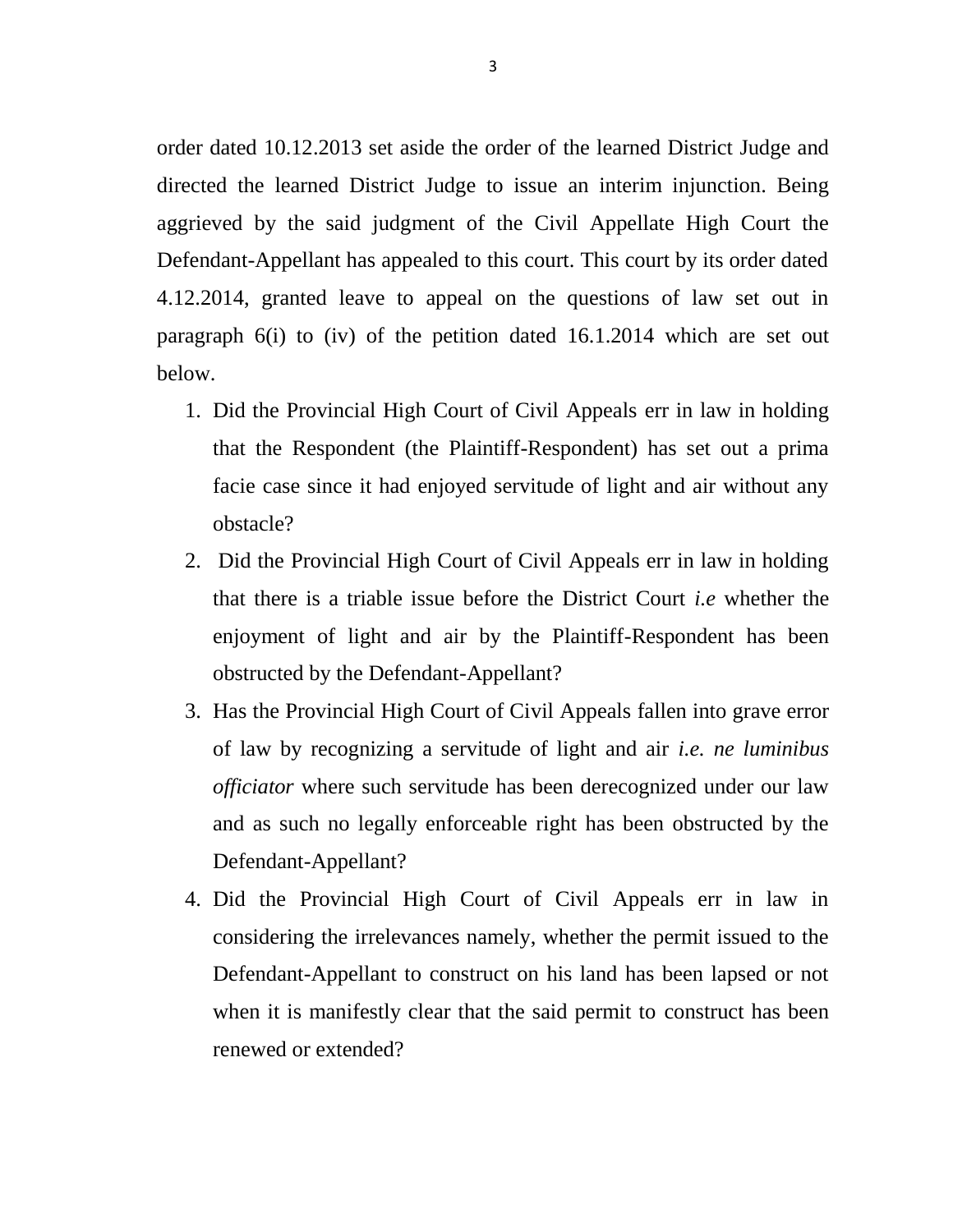- 5. Did the Provincial High Court of Civil Appeals err in law in by not considering the culpability of the Plaintiff-Respondent who has encroached upon the canal and also the land of the Defendant-Appellant and effected illegal constructions over the canal and as such equity does not favour the Plaintiff-Respondent in granting equitable relief?
- 6. Did the Provincial High Court of Civil Appeals err in law in failing to consider that path of light and air if at all has been obstructed by the Plaintiff-Respondent by its own volition namely by encroaching upon the municipal canal and constructing over it?

I will now consider the facts of this case. The Plaintiff-Respondent and the Defendant-Appellant are owners of the adjoining premises but there is a common canal in between the two premises. Vide paragraph 7 and 8 of the plaint and the statement made to the police by the Managing Director of the Plaintiff-Respondent. Learned counsel for the Plaintiff-Respondent contended that the Defendant-Appellant was not entitled to construct a building on his land and also encroaching on to the common canal because it would deprive (the Plaintiff-Respondent) of the light and air to the building. Learned counsel for the Plaintiff-Respondent further contended that the Defendant-Appellant's building permit issued by the Municipal Council for the construction of the building had lapsed and that therefore the Defendant-Appellant was not entitled to the construction of its building. It is noteworthy to state that the Municipal Council has not instituted any legal proceedings against the Defendant-Appellant in the Magistrate Court for unauthorized constructions. Learned counsel for the Plaintiff-Respondent also contended that the Defendant-Appellant started constructing the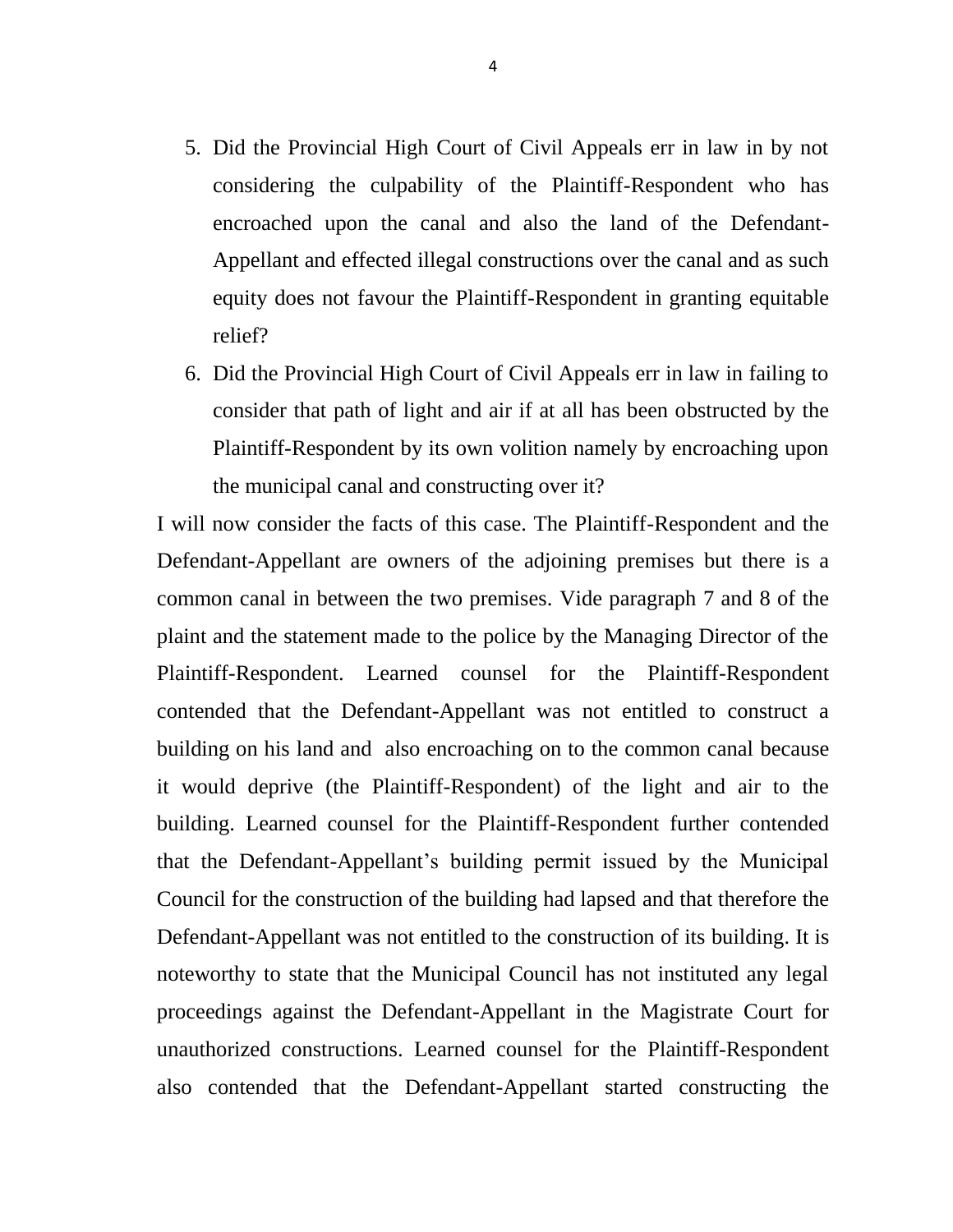building after the Plaintiff-Respondent completed its building and that therefore the Defendant-Appellant has no right to obstruct light and air that its building has been receiving all this time. He contended that Plaintiff-Respondent had a right of servitude of light and air to its building and that the Defendant-Appellant has no right to obstruct the said right of servitude.

 I now advert to the submission made by both parties. The building permit (V7) issued by the Municipal Council on 20.3.2010 to the Plaintiff-Respondent for the construction of the building has been extended by the document dated 1.7.2009 marked V8 for another one year from 20.3.2009. By document marked V9 the period of this permit has again been extended for another one year from 20.3.2010. Thus building permit would be valid till 20.3.2011. Therefore it is seen that when the period stated in the permit is lapsed, the Municipal council has extended it. Further the Defendant-Appellant has subsequently obtained another permit dated 29.6.2011 valid for one year marked V 10 to construct a bridge relating the said building. V10 contains a clause that the validity of the permit could be extended by another two years if the Defendant-Appellant could not complete the construction of the bridge. If the building that the Defendant-Appellant is going to construct is an unauthorized building or the previous permit has not been extended, the Municipal Council would not have issued the permit marked V10. When I consider all the aforementioned matters, I am unable to accept the contention of learned counsel for the Plaintiff-Respondent and I reject it. It is difficult to conclude on the material placed before court that the Defendant-Appellant has started constructing his building on the common canal.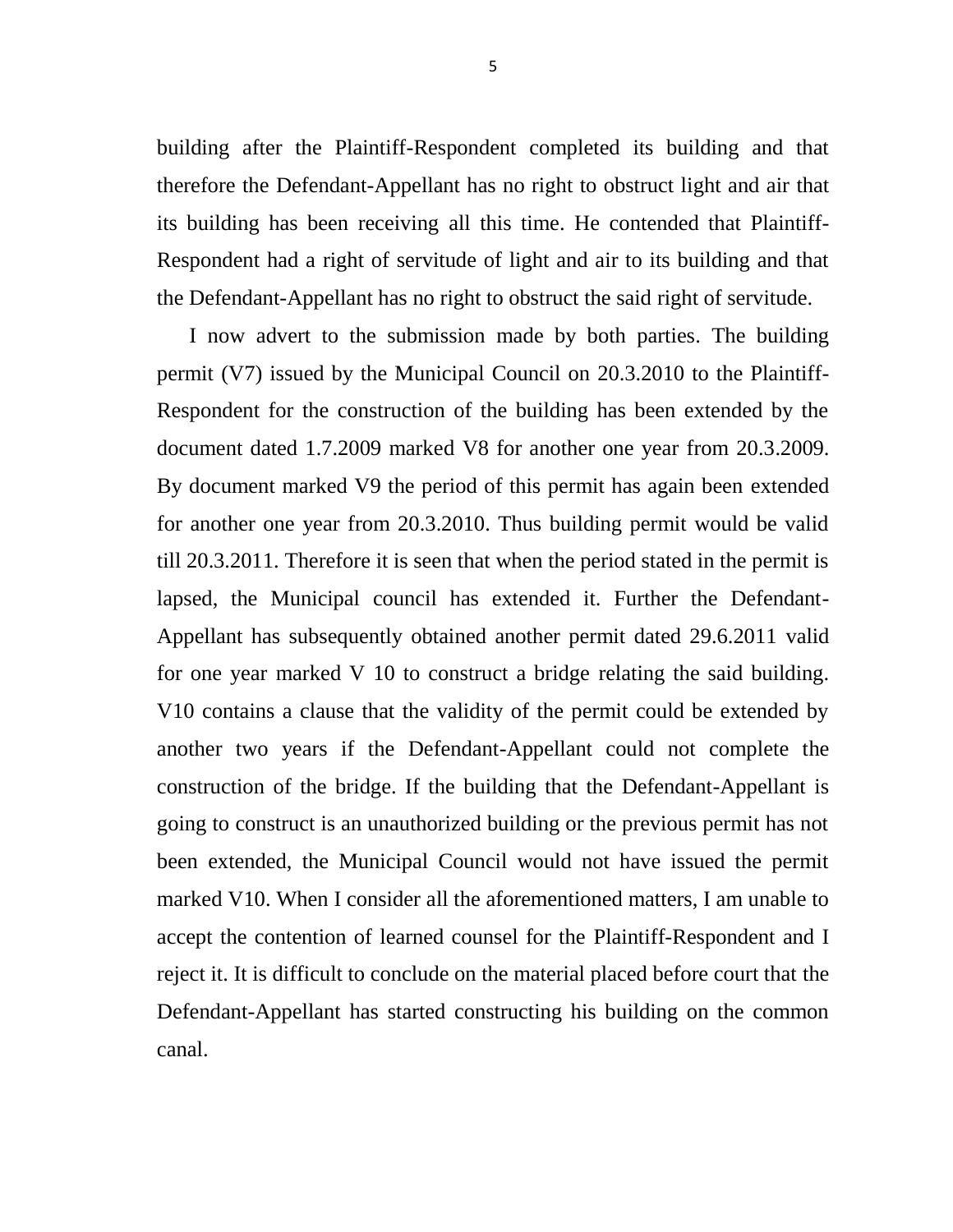The main question that must be decided in this case is whether the Plaintiff-Respondent is entitled to a right of servitude of light and air to its building over the adjoining land and whether the Defendant-Appellant is entitled to construct his building approved by the Municipal Council on his land obstructing the light and air that the Plaintiff-Respondent's building is receiving. I now advert to this question. In considering this question I would like to consider certain judicial decisions. In Neate Vs de Abrew (1883) 5 SCC 126 it was held that where a plaintiff had for ten years enjoyed an undisturbed flow of light and air through a window, he acquires a servitude *ne luminibus officiator.* This judgment was followed in the cases of Goonewardene Vs Mohideen Koya & Co. (13 NLR 264) and Pillai Vs Fernando (14 NLR 138). But Basanayake CJ and Abeywardene J in W Perera Vs C Ranatunga 66NLR 337 did not follow the above judicial decisions. They in the said case observed the following facts.

*"The plaintiff and the defendants were owners of adjoining premises. The plaintiff asserted that the defendant was not entitled to erect a multi-storeyed building on his land because it would deprive him of the light and air which his own building had received through certain windows which overlooked the defendant"s land. The trial judge held that the plaintiff had by "prescription obtained the servitude ne luminibus officiator".* Basnayake CJ (with whom Abeywardene J agreeing) held *"that a right of servitude of light and air cannot be acquired by prescription by mere enjoyment. i.e., by the mere fact that neighbor has not built on his land for any length of time."* The Supreme Court in the said case did not follow the judicial decisions in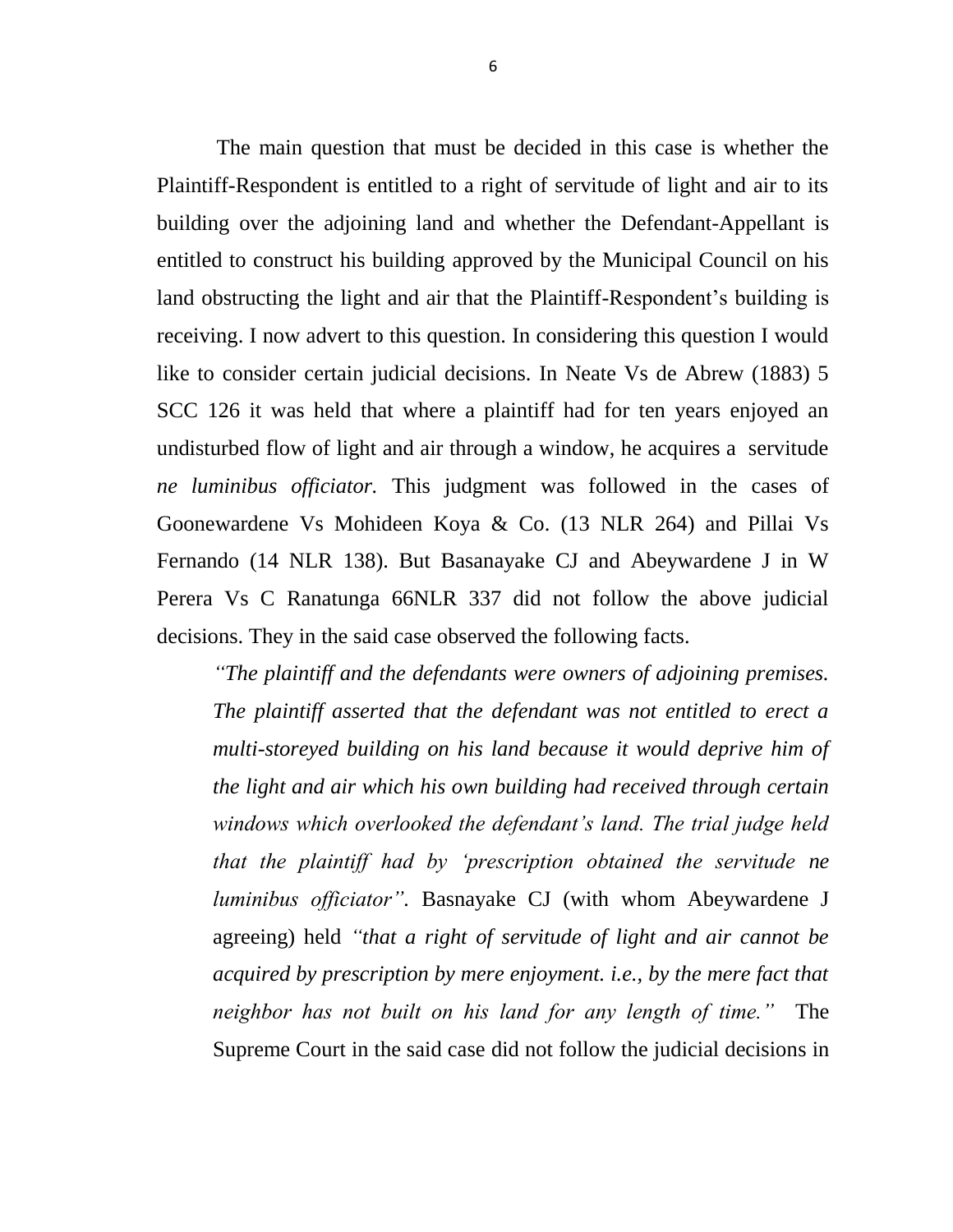Neate Vs de Abrew (supra), Goonewardene Vs Mohideen Koya & Co (supra) and Pillai Vs Fernando (supra).

 Later in 1967 a bench of five judges of this court in Musajee Vs Carolis Silva 70 NLR 217 considered this question and held as follows:

*"Under the law of Ceylon mere enjoyment, for ten years, of the free access of light and air through a window of a building does not entitle the owner to the servitude ne luminibus officiator, i.e., the right to prohibit a neighbour from obstructing the window light by erecting a higher building on his land. This servitude cannot be acquired by the mere fact that the neighbour has not built on his land for a long period so as to cause such obstruction of light and air."*

 His Lordship Justice HNG Fernando in the said judgment at page 226 observed thus:

*"In our congested cities and towns, adequate work and living space will have to be provided by the erection of tall modern buildings, which may be in quite close proximity to each other. It is unthinkable that such necessary development of available ground-space should be impeded by the mere fact of the existence on a neighbouring land of a building which has hitherto enjoyed the access of light and air in fact only, and not as of right. The civic authorities have by statute sufficient powers to control development in the interest of public health and other similar grounds."*

The Supreme Court in the said case did not follow the judicial decisions in Neate Vs de Abrew (supra), Goonewardene Vs Mohideen Koya & Co (supra) and Pillai Vs Fernando (supra).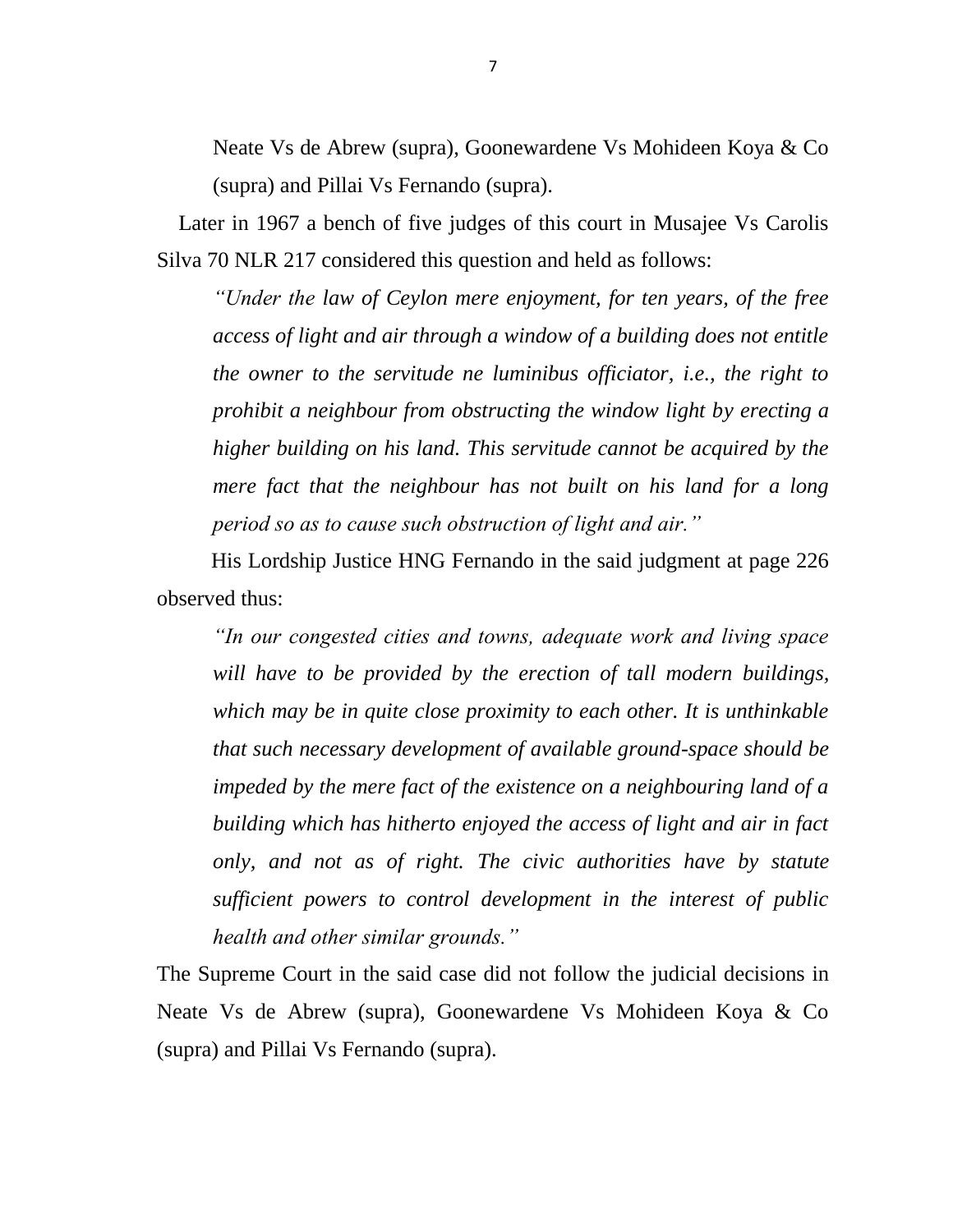Considering the above legal literature set out in W Perera Vs C Ranatunga (supra) and Musajee Vs Carolis Silva (supra) I hold that when two persons become owners of adjoining premises one cannot acquire a right of servitude of light and air by prescription over the other's land by mere enjoyment of light and air for a long period and that mere fact that the neighbour has not constructed a building on his land for any length of time does not give a right to the owner of the other land to acquire a right of servitude of light and air. I further hold that the owner of the adjoining premises who has so far not constructed a building on his land has a right to construct a building approved by the Local Authority/Urban Development Authority on his land which may obstruct the light and air that the adjoining building has been receiving.

 For the aforementioned reasons, I hold that the Plaintiff-Respondent in this case has not established that he is entitled to a right of servitude of light and air to its building over the Defendant-Appellant's land. Therefore it is seen that there is no serious question to be tried and the claim of the Plaintiff-Respondent is frivolous. What is meant by a prima facie case? In finding an answer to this question, I would like to consider a passage from the book titled 'Law of Injunctions' by G S Gupta  $7<sup>th</sup>$  edition page 168 wherein it says thus:

> *"Prima facie case really means that there is a serious question to be tried and that the claim of the plaintiff is not frivolous or vexatious."*

Considering the above legal literature and the facts of this case, I hold that the Plaintiff-Respondent has failed to establish a prima facie case to move for an interim injunction.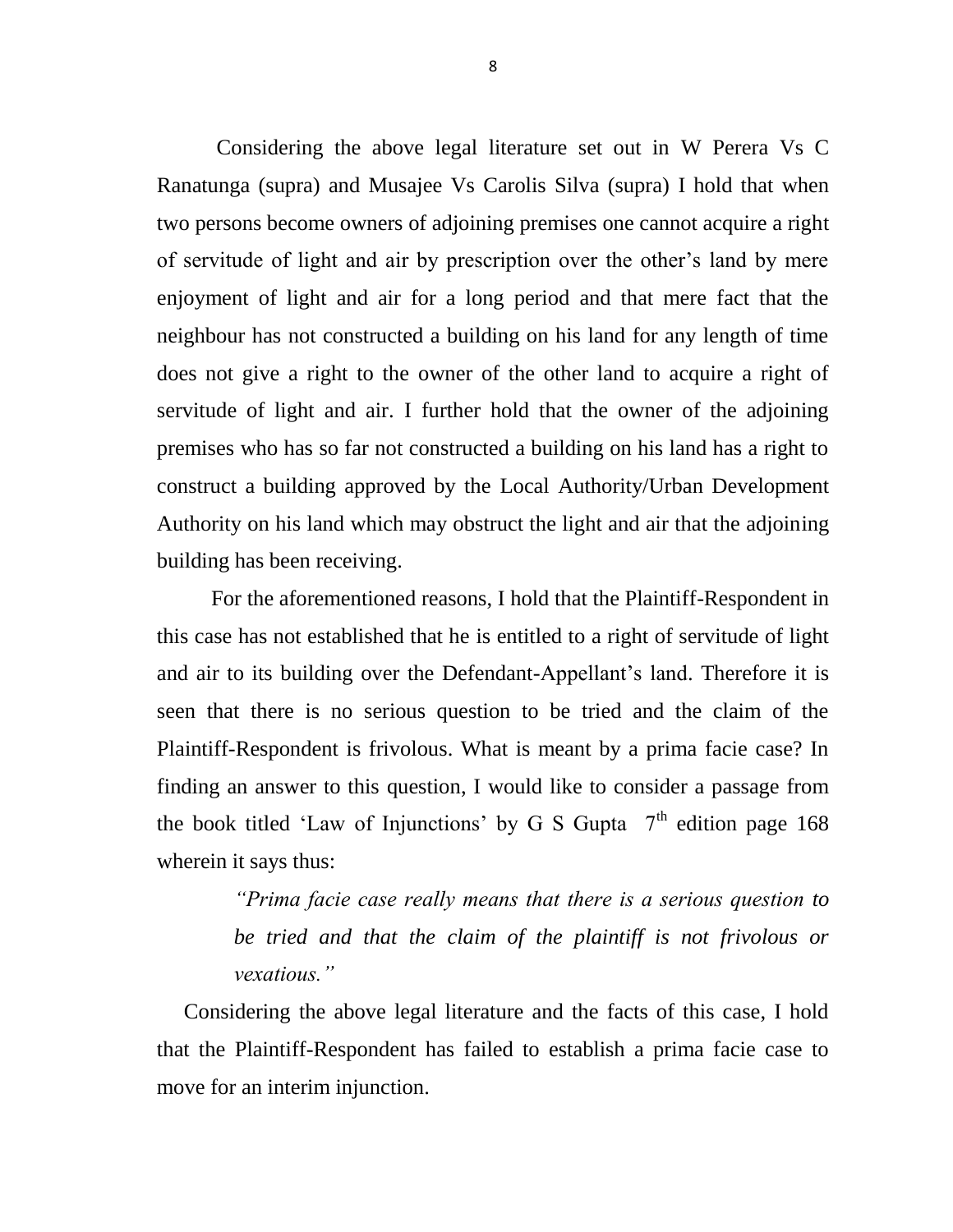If a Plaintiff in an application for an interim injunction has not established a prima facie case, he is not entitled to an interim injunction and in such a situation court should refuse to issue interim injunctions. This view is supported by the following judicial decisions. In Felix Dias Bandaranayake Vs The State Film corporation and Another [1981] 2 SLR 287 at page 302 His Lordship Justice Soza remarked thus:

*"In Sri Lanka we start off with a prima facie case. That is, the applicant for an interim injunction must show that there is a serious matter in relation to his legal rights, to be tried at the hearing and that he has a good chance of winning."*

In this regard I would like to consider a passage from the book titled 'Law of Injunctions' by G S Gupta  $7<sup>th</sup>$  edition page 169 wherein it says thus:

*"Though, the saying is that "you cannot have the cake and eat it too", a plaintiff who obtains a temporary injunction against the defendant eats the cake even before getting it. Therefore a temporary injunction would be justified only if it was based on a good prima facie case made out by the plaintiff showing that in all probability that he is entitled to get the permanent injunction sought after before going through the evidence depending on the pleadings and documents placed before the Court. Normally, it is in the discretion of the Court to assess whether there is a good prima facie case or not. Granting of an injunction is a very serious matter-it restrains the other party from performing an act or exercising his rights; the Court will not grant an injunction unless it is thoroughly satisfied that there is a prima facie case in favour of the petitioner.*